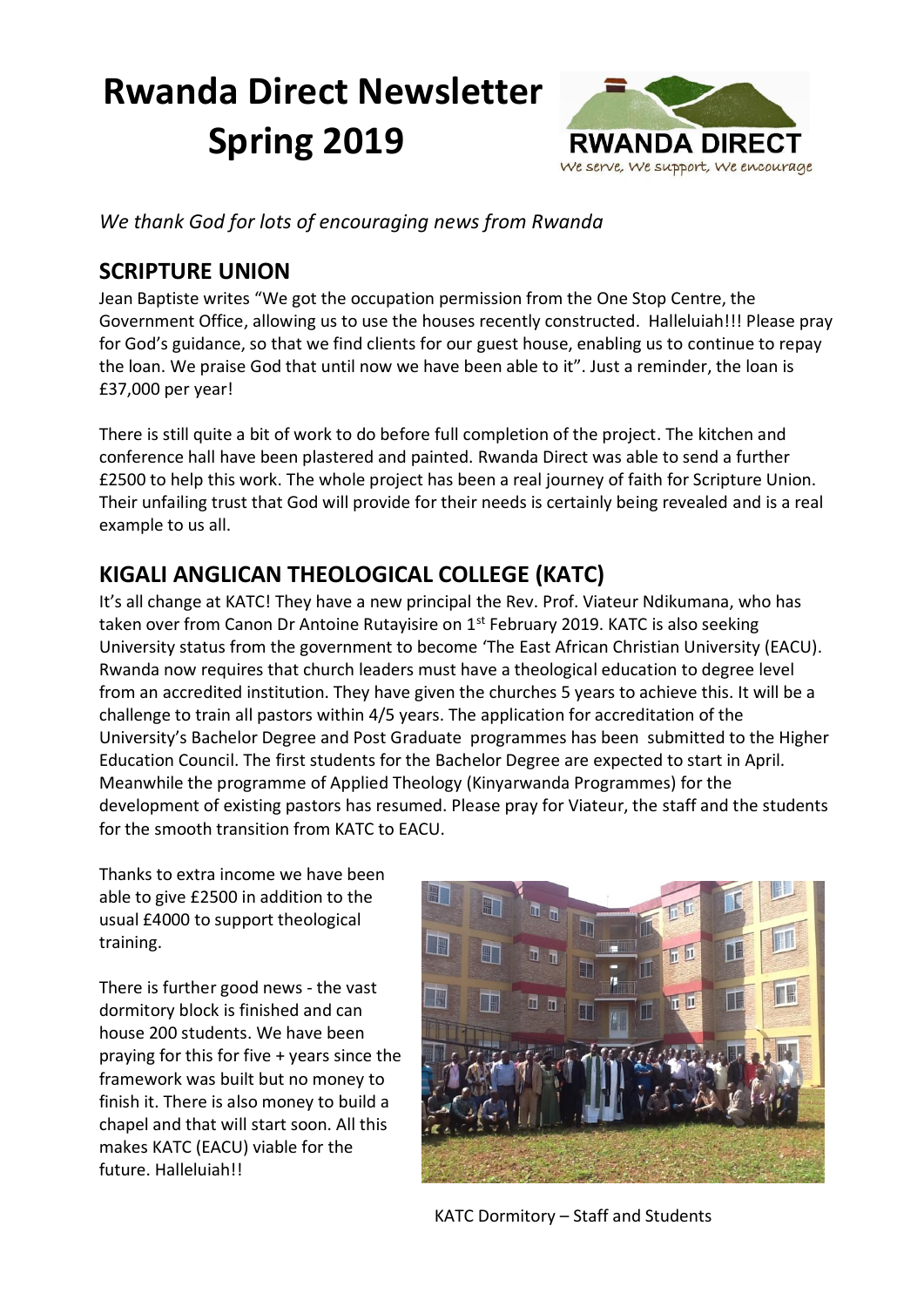## **KIGALI DIOCESE**

We have agreed to support one student to degree level. Please pray for Nsengiyumva Jean Claude who is currently pursuing a three-year bachelor's programme at Uganda Christian University. Pray that God will guide and protect him in his studies and ministry.

#### *Stop Press*

We have just heard from our good friend, Louis Muvunyi, the Bishop of Kigali.



He is doing something that has not been done before in Rwanda, in stepping down from his diocesan post in order to become the Legal Representative and

Chaplain to the new East African Christian University (formerly KATC). This is a brave and bold move that God has inspired in Louis and his wife Winnie, so please pray for them in their transition and that this act of faith will be a rich blessing for the Church in Rwanda. Halleluiah!!

#### **HANNAH PROJECT - God answers prayer**



Bishop Emmanuel responded immediately: -

'Warm greetings from Byumba, your message arrives like a direct voice from above. This is incredible!!

Do you know WHY? The whole of these 3 months we have been struggling to push days for these creatures of God (I mean vulnerable children), and we were wondering what next and till when we shall be doing this. In fact, *yesterday* we had a painful meeting unable to deal with scholastic and health and nutrition needs where we ended up taking time to pray and leaving it in the hands of the Creator. Now, I've seen that the Lord is on our side

As you will recall the Hannah Project at Byumba cares for vulnerable children, many of whom are HIV positive. We met single mothers, one (14yrs) who had been raped, thrown out of home and destitute. This work has saved many lives. It was ably led by Bishop Emmanuel's wife before she tragically died. It is now largely run by Christian volunteers desperate to help. The project has been in dire straits financially for some time so we were glad to be able to send an extra £1000 in February before our usual annual amount.